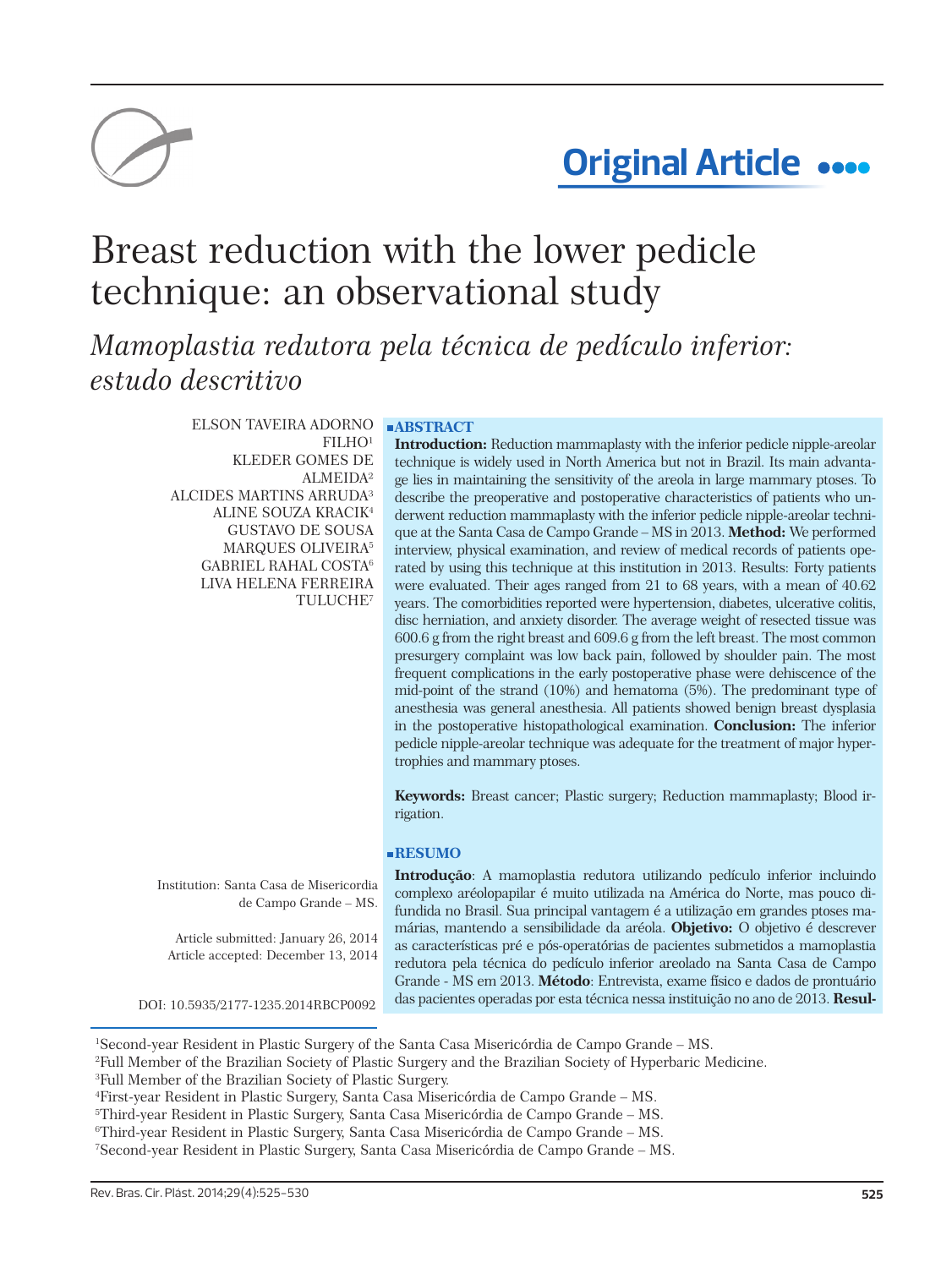**tados:** Foram avaliadas 40 pacientes, sendo que a idade variou de 21 a 68 anos, com média de 40,62 anos. As comorbidades relatadas foram hipertensão arterial sistêmica, diabetes, retocolite ulcerativa, hérnia de disco e distúrbio de ansiedade. O peso médio de tecido mamário ressecado foi 600,6g na mama direita e 609,6g na mama esquerda. Dentre as queixas pré-operatória, a mais comum foi a lombalgia, seguida por dor nos ombros. As mais frequentes complicações no pós-operatório recente foram a deiscência do ponto médio da vertente (10%) e o hematoma (5%).O tipo de Anestesia predominante foi a anestesia geral. Todas as pacientes apresentaram displasias benignas da mama nos histopatológicos de pós-operatórios. **Conclusão**: A técnica do pedículo inferior areolado mostrou-se adequada para o tratamento de grandes hipertrofias e ptoses mamárias.

**Descritores**: Mama; Cirurgia plástica; Mamoplastia redutora; Irrigação sanguínea.

## **INTRODUCTION**

Reduction mammaplasty with the inferior pedicle, which includes the nipple-areola complex (NAC), continues to be widely used in North America; however, the technique is still little known in Brazil<sup>1</sup>. Many reports in the international literature have proven the safety of the technique, the reproducibility of the results, the absence of major complications even in larger resections, and, mainly, the advantage of its use in large ptoses, when considering amputation of the breast with a free nipple-areola graft, in addition to the important preservation of the NAC sensitivity $2,3$ . Hypertrophies and mammary ptoses can cause physical and emotional distress to patients. The objectives of mammaplasty are to reduce the size of the breasts, reposition the NAC, reshape the breast parenchyma, improve the position of the upper pole, adjust the skin envelope to the breast volume, and achieve lasting results.

#### **OBJECTIVE**

To describe the preoperative and postoperative characteristics of 40 patients who underwent breast reduction with the inferior pedicle nipple-areolar technique, at the Santa Casa de Misericórdia de Campo Grande – MS, in 2013.

#### **METHOD**

This work was a prospective, observational study performed through interview and physical examination of patients operated at the plastic surgery service of the Hospital Santa Casa de Misericordia de Campo Grande – MS in 2013.

Forty women who underwent reduction mammaplasty with the inferior pedicle nipple-areolar technique were evaluated. The following data were collected: age, origin, weight removed from each breast, comorbidities, preoperative complaints of excessive breasts, recent postoperative complications, hospitalization time, type of anesthesia, histopathological examination, profession, and deaths. All patients were operated by second- or third-year residents of the plastic surgery service with the aid of tutors. All patients signed

an informed consent form concerning the use of their images. This work was not submitted to a research ethics committee because the institution does not have one; however, a declaration of the department responsible for authorizing the implementation of the study is available.

#### *Surgical Technique*

Initially described by several authors since the mid- -1970s, this technique was modified by Georgiade et al. in 1989. Marking of the skin is routinely performed with the patient in the sitting position; guide lines are drawn from the manubrium of the sternum to the xiphoid process and the midclavicular line to the midpoint of the submammary fold, passing through the areola. Initially, point A is marked, which corresponds to the projection above the areola of the midpoint of the submammary fold and coincides with the midline of the arm; then, the AB and AC arms of the flap, forming a 90º angle between them and extends from 7 to 9 cm, according to the evaluation performed with bidigital clamping, are also marked. The excess subcutaneous tissue to be resected is marked without extending beyond the anatomical limits of the breast (Figure 1).



Figure 1. Marking points of the areolar inferior pedicle technique.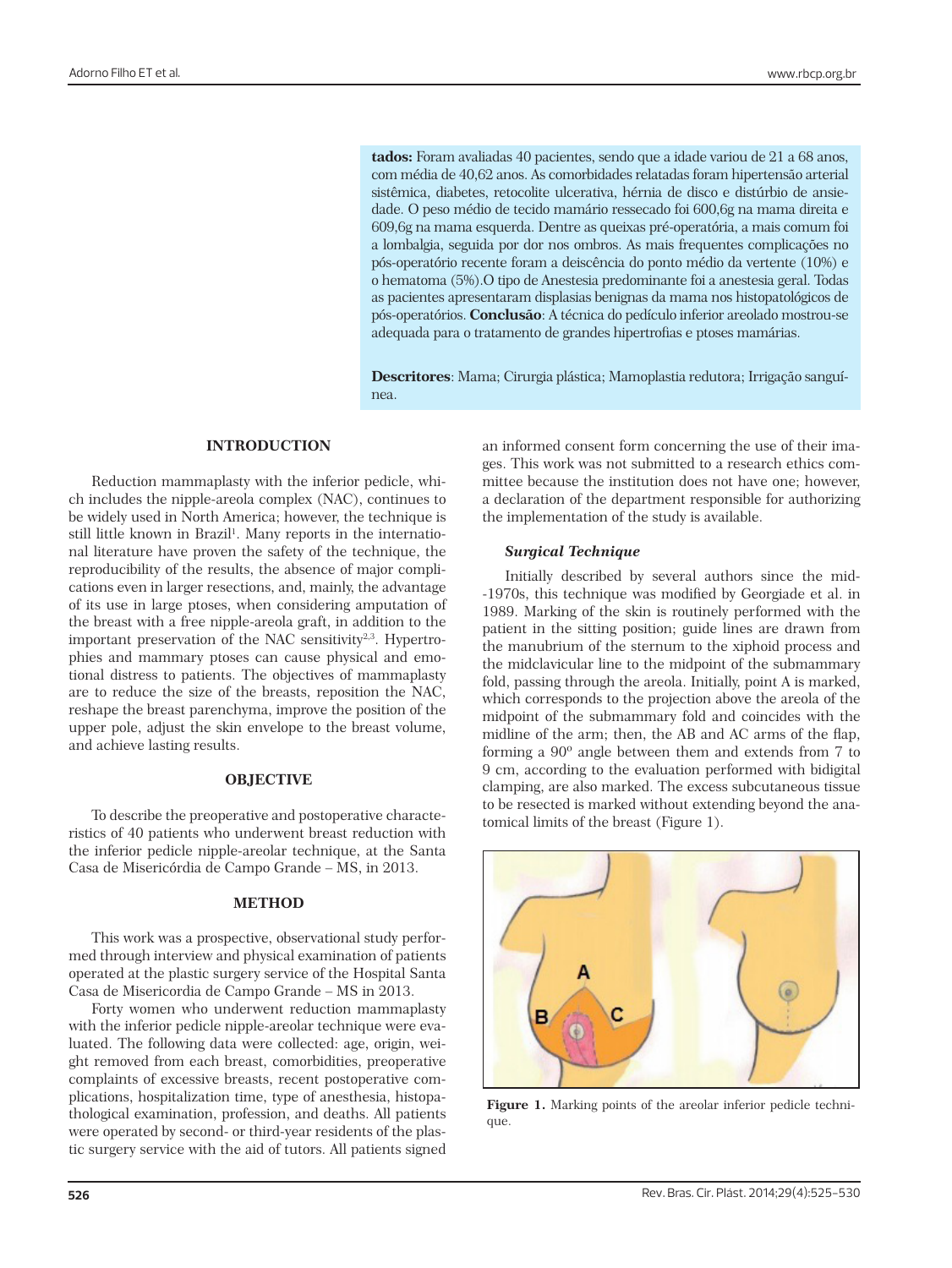The surgery begins with the patient in the supine position and under anesthesia. The epithelization of the inferior pedicle is performed with an extension of 6–10cm at the base and thickness of at least 5–6cm, extending to overcome the NAC at 4–5cm. The detached dermoglandular flaps must have a minimum thickness of 2cm, and the upper pole of these flaps is kept as thick as possible to prevent flattening of the upper pole of the breast.

After the resection of the lateral (mainly) and medial excess tissue of the mammary gland, the pedicle is fixed to the fascia of the greater pectoral muscle with absorbable suture to prevent lateralization. Sutures joining the dermoglandular flaps are placed, and the new site of the NAC is marked, with its transposition done naturally and without tension. Absorbable Vycril 3-0 is used for the suture, in two layers, and the skin suture is done with Monocryl 4-0. The technique proceeds with placement of a Penrose drain, exteriorized through the surgical incision.

The drain is removed on day 2 after surgery, at the time of hospital discharge. The external sutures are removed on the 14th postoperative day. Consultations are held weekly until the 30th postoperative day, and then at 3, 6, 12, and 24 months postoperatively.

### **RESULTS**

The age of the patients ranged from 21 to 68 years, with a mean of 40.62 years (Figure 2).<br> **Figure 2.** Graph showing the patients age.

Concerning their origin, 35 of the patients were living in the city of Campo Grande – MS, and only 5 were living in the state of Mato Grosso do Sul. All patients were subjected to reduction mammaplasty with the inferior pedicle nipple- -areolar technique. The comorbidities reported were hypertension, diabetes, ulcerative colitis, disc herniation, and anxiety disorder (Table 1). No patient reported a previous bariatric surgery. Concerning the predominant occupation, six patients were nursing technicians and six were retired (Table 2).



| <b>Comorbidities</b> | No. of patients | $\%$ |  |
|----------------------|-----------------|------|--|
| None                 | 35              | 87.5 |  |
| Hypertension         | 3               | 7.5  |  |
| Diabetes mellitus    |                 | 2.5  |  |
| Ulcerative colitis   |                 | 2.5  |  |
| Disc herniation      |                 | 2.5  |  |
| Anxiety disorder     |                 | 2.5  |  |

#### **Table 1.** Types of comorbidities reported by the patients.

#### **Table 2.** Patients' occupation.

| <b>Profession</b>   | <b>Number</b> | Percentage |
|---------------------|---------------|------------|
| Nursing technicians | 6             | 15         |
| Retired             | 6             | 15         |
| Saleswoman          | 5             | 12.5       |
| Civil servant       | 5             | 12.5       |
| Housemaid           | 4             | 10         |
| Housewife           | 3             | 7.5        |
| Student             | 3             | 7.5        |
| Other               | 8             | 20         |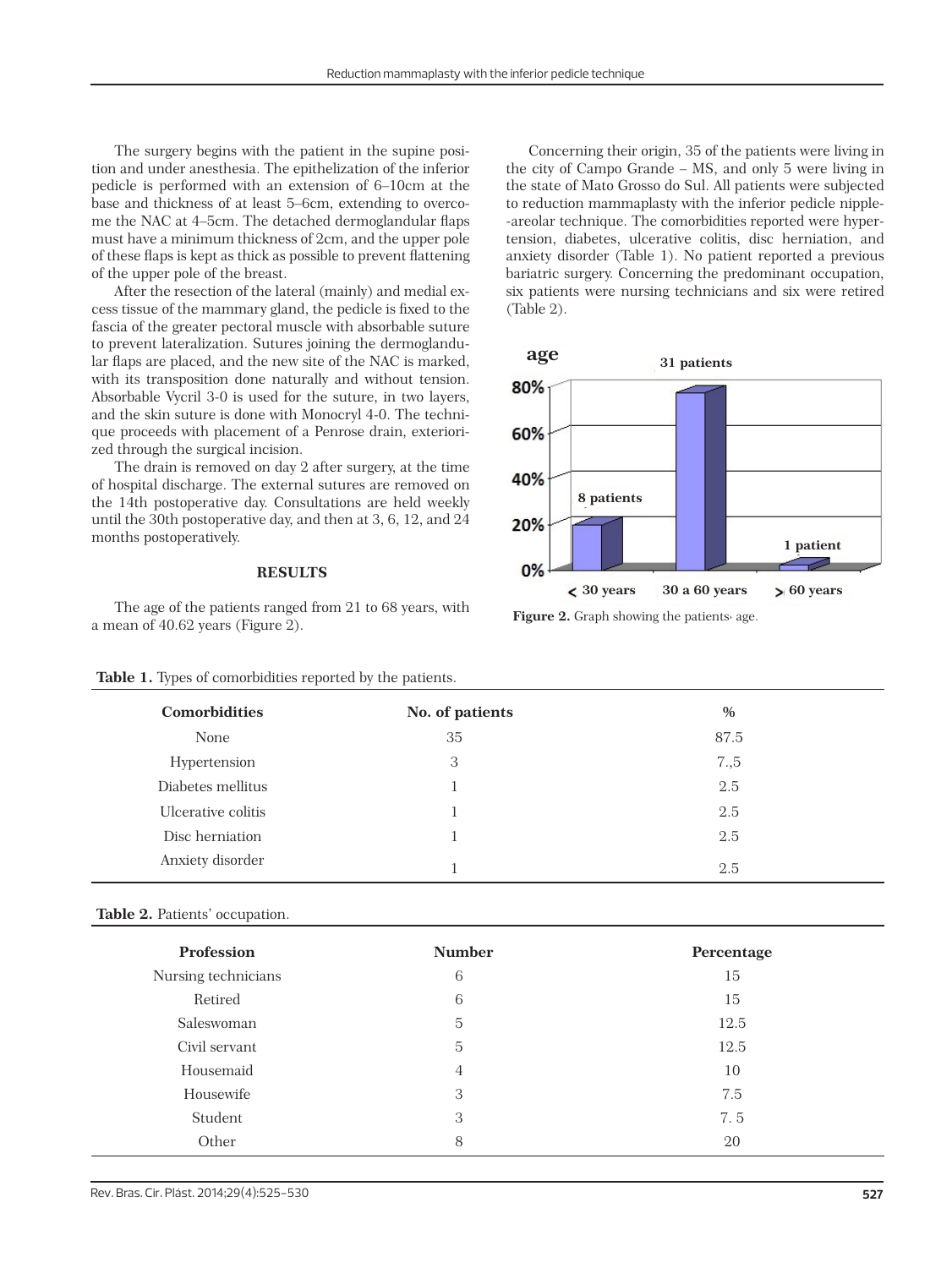The weight of the resected breast tissue ranged from 195 to 1260 g in the right breast, with an average weight of 600.6 g, and from 140 to 1700 g in the left breast, with an average weight of 609.6 g (Figure 3).



**Figure 3.** Graphical representation of the mean weight of the resected breast tissue.

All patients showed benign breast dysplasia in the postoperative histopathological examinations. There were no deaths in this study.

# **DISCUSSION**

The search for more satisfactory (adequate volume, suspension, and shape of the breast) and lasting breast reconstructions has led to the proposal of several reduction mammaplasty techniques. In this regard, the pedicle, which is responsible for the vascular supply of the NAC, has re-



**Figure 4.** Graphical representation of the complications encountered.

| <b>Complaints due to breast</b><br>hypertrophy | No. of patients | $\%$  |
|------------------------------------------------|-----------------|-------|
| None                                           | 12              | 30    |
| Low back pain                                  | 23              | 57.5  |
| Shoulder pain                                  | 21              | 5., 5 |
| Dermatitis                                     | 4               | 10    |
| Cervicalgia                                    |                 | 2,5   |

|  | Table 3. Complaints due to breast hypertrophy. |  |  |  |  |
|--|------------------------------------------------|--|--|--|--|
|--|------------------------------------------------|--|--|--|--|

ceived great attention. However, tissue changes associated with the influence of gravity over time changes the location of the anatomical structures. This breast sagging phenomenon is always expected to a greater or lesser degree after a reduction mammaplasty; however, to date, it has not been studied objectively<sup>4</sup>. The inferior pedicled flap was described in 1975, in Brazil, by Liacyr Ribeiro et al.<sup>5</sup>, who, in 2002, presented their experience with this technique performed in 2000 patients. The authors reported five types of flap variation in a 30-year period. In their results, they observed a reduction of the sagging effect, projection, a more harmonious shape, and longer-lasting results.

Jalma Jurado<sup>6</sup>, at the 12th Brazilian Congress of Plastic

Surgery in 1976, presented his work of transposing the NAC through a deepithelized dermoglandular inferior areolar flap, resulting in an inverted T scar. Robbins<sup>7</sup>, in 1977, used an inferior dermal areolar pedicle technique, with the objective of assessing the viability and sensitivity of the NAC. The author noted that the sensitivity of the NAC was maintained, and repositioning of the areola occurred without tension and without distortion of the pedicle. In addition, the technique allowed the possibility of excising a large amount of breast tissue. Courtiss and Goldwyn<sup>8</sup>, in 1977, reported the results of the same technique in 24 breast reduction mammaplasties, in a 2.5-year period, as an alternative to the use of a free nipple and areola graft in large breast reductions. They noted the advantages of maintenance of the sensitivity, con-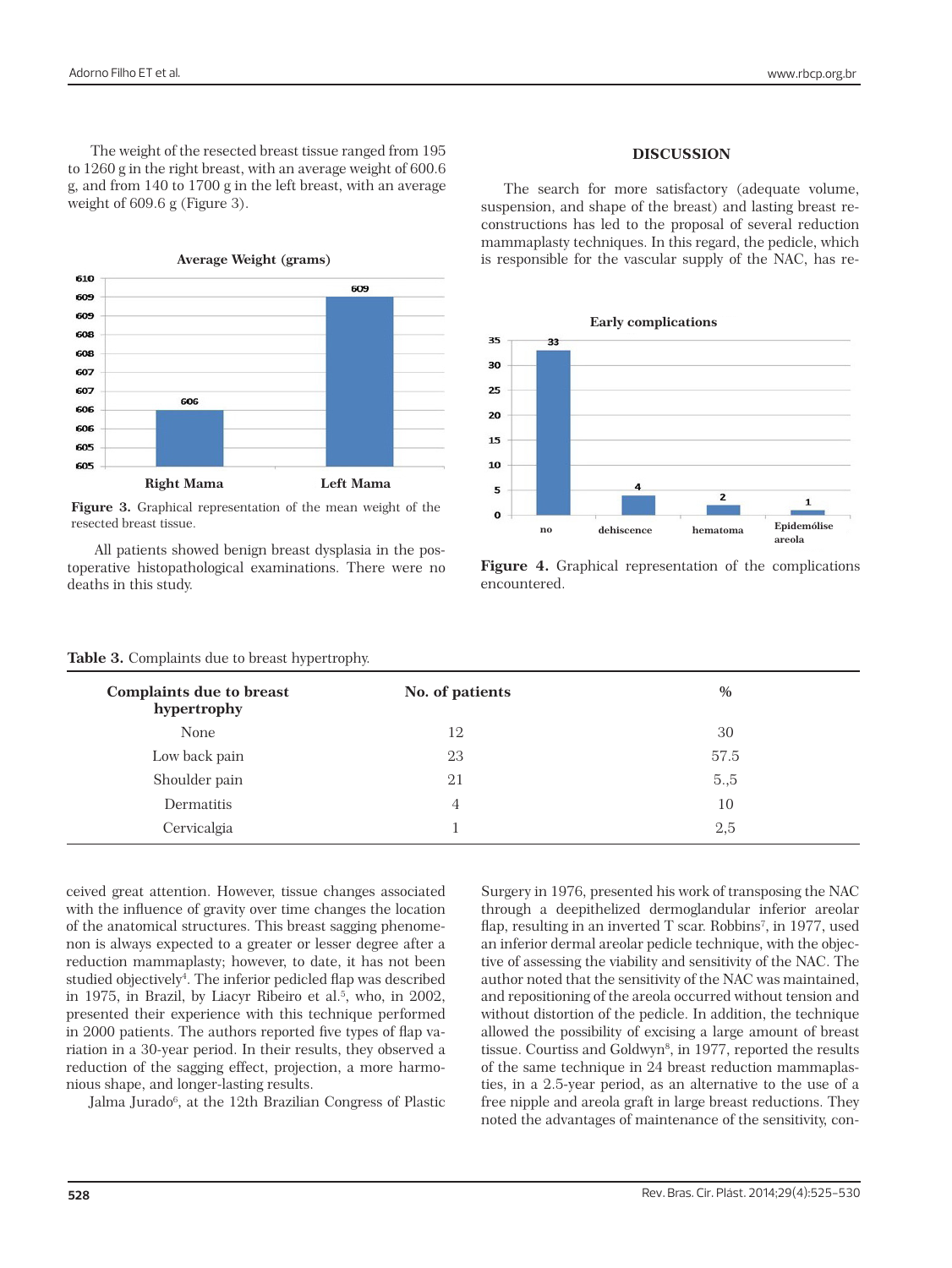tour, pigmentation, and erection of the nipple, even in cases of gigantomastia or serious ptoses. Georgiade et al.<sup>2</sup>, in 1989, presented modifications to the inferior pedicle technique, by using a wide-based pyramidal breast parenchyma with a dermal flap including the NAC. They used this technique in 1001 breast reductions, in a 12-year interval, and recommended the maintenance of a thin layer of breast stroma on the greater pectoral muscle to allow better preservation of NAC sensitivity.

Calderon Ortega et al.<sup>9</sup>, in 1992, performed an anatomical and clinical study about the origin of the vascularization of the inferior pedicle, showing that it has an axial origin from branches of the internal mammary artery (emerging from the fourth and fifth intercostal space). They reported the ease of ascension of the NAC to the new position, even in large mammary ptoses.

Mandrekas et al.10, in 1996, performed a retrospective study on 371 operated patients to assess early and late surgical complications. They concluded that the inferior pedicle technique was reliable, even in the reduction of breasts with varying sizes, with preservation of the sensitivity of the nipple and the potential of breast-feeding. Wallace et al.<sup>11</sup>, in 1998, discussed the postoperative results, rates of complications, and level of patient satisfaction. O›Grady et al.12, in 2005 in Canada, carried out a retrospective study comparing the complications in mammaplasty with an inferior pedicle, in large and small breasts, and confirmed a larger rate of dehiscence in breasts with larger resections. Zambacos and Mandrekas<sup>13</sup>, in 2006, carried out a comparative study of complications in large and small resections in reduction mammaplasty with an inferior pedicle, and obtained data similar to those of O'Grady et al.<sup>12</sup>. Hunter et al.,<sup>14</sup> in 2006, reported no changes in the incidence of complications in a comparative study of large and small breast resections with the inferior pedicle.

According to the literature, the inferior pedicled flap is feasible for breasts of different shapes and sizes, with reproducible results. Moreover, it can be used without increasing the duration of surgery, in addition to being an alternative to the free nipple-graft technique. Despite the criticism from some authors that the use of the inferior pedicle technique results in breasts without projection, this can be avoided by leaving an areolar flap with greater volume at its central portion associated with a greater thickness of the superior dermocutaneous flap, providing an adequate size and projection of the breasts, without altering the resected volume<sup>15</sup>.

### **CONCLUSION**

Most of the patients in this study were in their fourth decade of life and had a complaint of lower back pain. There was a need for excision of >500 g of tissue from each breast.

The patients presented a good postoperative evolution and were satisfied with the results of the surgery. The inferior pedicle technique was adequate for the treatment of major hypertrophies and mammary ptoses.

### **REFERENCES**

- 1. Rohrich RJ, Gosman AA, Brown SA, Tonadapu P, Foster B. Current preferences for breast reduction techniques: a survey of board-certified plastic surgeons 2002. Plast Reconstr Surg. 2004;114(7):1724-36.
- 2. Georgiade GS, Riefkohl RE, Georgiade NG. The inferior dermal- -pyramidal type breast reduction: long-term evaluation. Ann Plast Surg. 1989;23(3):203-11.
- 3. Scott GR, Carson CL, Borah GL. Maximizing outcomes in breast reduction surgery: a review of 518 consecutive patients. Plast Reconstr Surg. 2005;116(6):1633-41.
- 4. Pérez-Macias JM. Long-lasting evolution of ptosis control after reduction mammaplasty using the hammock technique. Aesthetic Plast Surg. 2007;31(3):266-74.
- 5. Ribeiro L, Accorsi A Jr, Buss A, Marcal-Pessoa M. Creation and evolution of 30 years of the inferior pedicle in reduction mammaplasties. Plast Reconstr Surg. 2002; 110(3):960-70.
- 6. Jurado J. Plásticas mamárias de redução baseadas em retalho dérmico vertical monopediculado. Anais XII Congresso Brasileiro de Cirurgia Plástica 1976;29.
- 7. Robbins TH. A reduction mammaplasty with the areola-nipple based on an inferior dermal pedicle. Plast Reconstr Surg. 1977;59(1):64-7.
- 8. Courtiss EH, Goldwyn RM. Reduction mammaplasty by the inferior pedicle technique: an alternative to free nipple and areola grafting for severe macromastia or extreme ptosis. Plast Reconstr Surg. 1977;59(4):500-7.
- 9. Calderon Ortega W, Arriagada Stuven J, Godoy Silanes M, Gomes SL. Anatomia y clinica de las mamoplastias de reducción según técnica del pedículo inferior. Rev Chil Cir. 1992;44(4):437-41.
- 10. Mandrekas AD, Zambacos GJ, Anastasopoulos A, Hapsas DA. Reduction mammaplasty with the inferior pedicle technique: early and late complications in 371 patients. Br J Plast Surg. 1996;49(7):442-6.
- 11. Wallace WH, Thompson WO, Smith RA, Barraza KR, Davidson SF, Thompson JT 2nd. Reduction mammaplasty using the inferior pedicle technique. Ann Plast Surg. 1998;40(3):235-40.
- 12. O'Grady KF, Thoma A, Dal Cin A. A comparison of complication rates in large and small inferior pedicle reduction mammaplasty. Plast Reconstr Surg. 2005;115 (3):736-42.
- 13. Zambacos GJ, Mandrekas AD. Complication rates in inferior pedicle reduction mammaplasty. Plast Reconstr Surg. 2006;118(1):274-6.
- 14. Hunter JG, Ceydeli A. Correlation between complication rate and